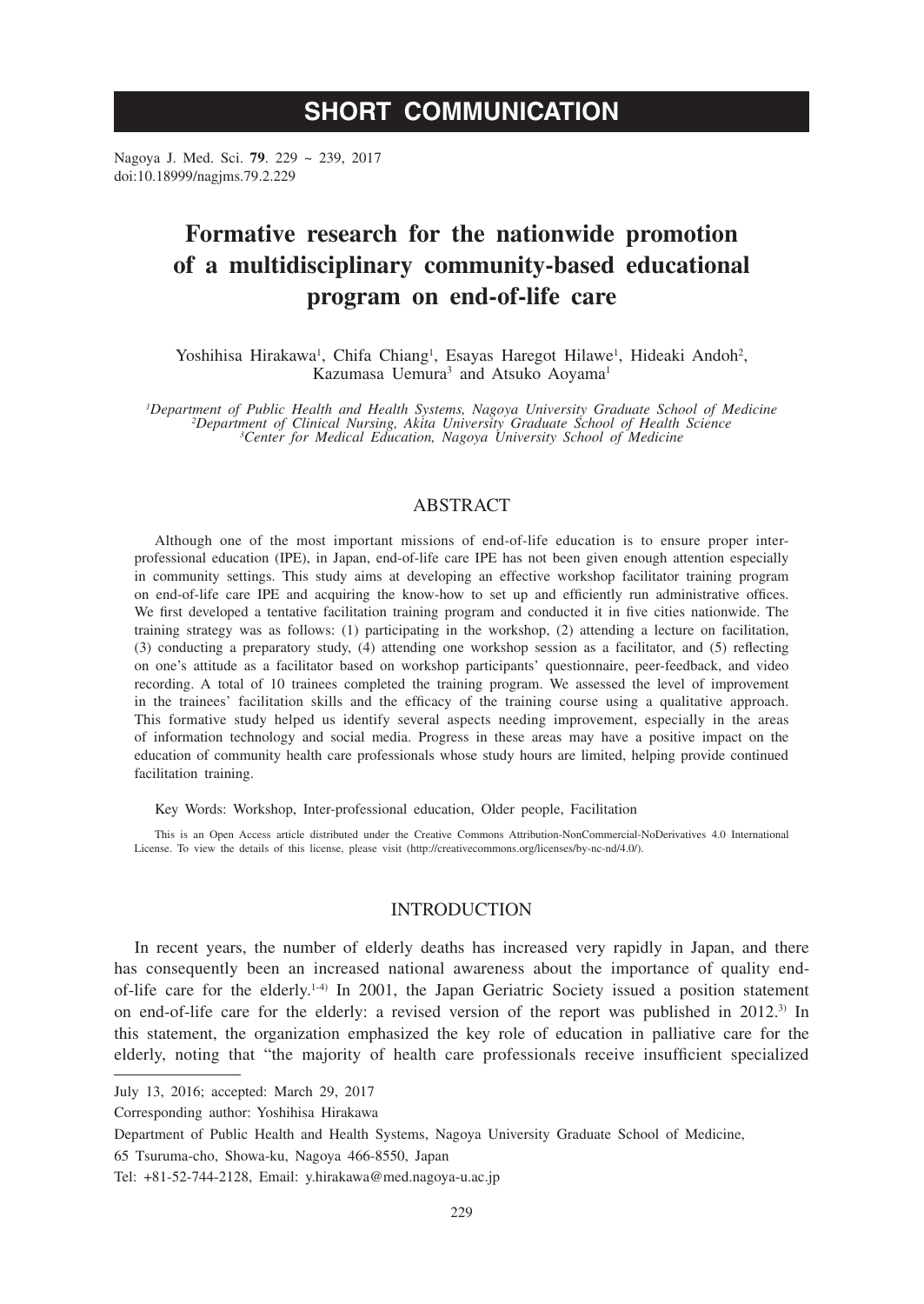training in the care of terminally-ill patients." The statement further proposed that "concrete and practical instruction in the care of dying patients, including the management of symptoms and communication skills, be provided."

Similarly, other countries with high proportions of older people have also come to acknowledge deficiencies in both undergraduate and postgraduate end-of-life care education programs for health care professionals.<sup>5-10)</sup> Although literature suggests that this issue has been investigated, it is clear that, until recently, end-of-life care education has not been given sufficient attention, especially in community settings. Therefore, after reviewing related literature,<sup>11-13)</sup> the authors developed a community-based educational program on end-of-life care for the elderly.14) This program was primarily designed for professional caregivers, with an emphasis on basic attitudes toward endof-life care practices. The workshop was tested nationwide with two hundred and forty-seven participants. Our six-month follow-up data confirms improvements in the participants' attitudes toward end-of-life care provision.

In addition, high quality end-of-life care requires seamless inter-professional teamwork. One of the most important missions of end-of-life education is therefore to ensure proper interprofessional education (IPE).5) The workshop program, which was originally only geared toward non-medical care professionals, was subsequently adjusted to also target IPE.15)

Two major barriers hamper the promotion of this type of program nationwide. First, the development and implementation of IPE programs tends to rely largely on a number of welltrained facilitators who have gained expertise through 'hands-on' involvement in facilitating IPE.16) Although several studies address this issue,17-19) there is still a lack of empirical evidence regarding type of approaches are effective to prepare for this type of work. Second, the successful implementation of the program requires the establishment of efficient administrative offices in charge of operation management. The aims of this formative research are to develop a comprehensive training program for workshop facilitators and develop the know-how to set up and run administrative offices efficiently.

#### **METHODS**

#### **Central executive committee**

We created a central executive committee for our IPE program at Nagoya University in April 2014. We recruited 6 committee members: a nurse, 3 care managers, and 2 directors of home care support offices.

#### **Inter-professional education program**

The educational program, whose details were explained elsewhere, $\frac{1}{4}$  was originally developed as a 7-hour workshop-style course focusing on important end-of-life care themes such as: definition of end-of-life of the elderly, signs and symptoms of imminent death, advanced care planning, issues related to tube feeding, communication with bed-ridden elderly, communication with family members of end-of-life elderly patients, staff education concerning key elements in the provision of end-of-life care.

During the session "definition of end of life of the elderly", the participants discussed and defined the onset of the end-of-life stage for the elderly. During the session "signs and symptoms of imminent death", the participants discussed and listed the frequently observed signs and symptoms of imminent death among end-of-life elderly. During the session "advance care planning", the participants discussed a hypothetical case where a caring staff provides emergency cardiopulmonary resuscitation to a resident with a do-not-resuscitate order. During the session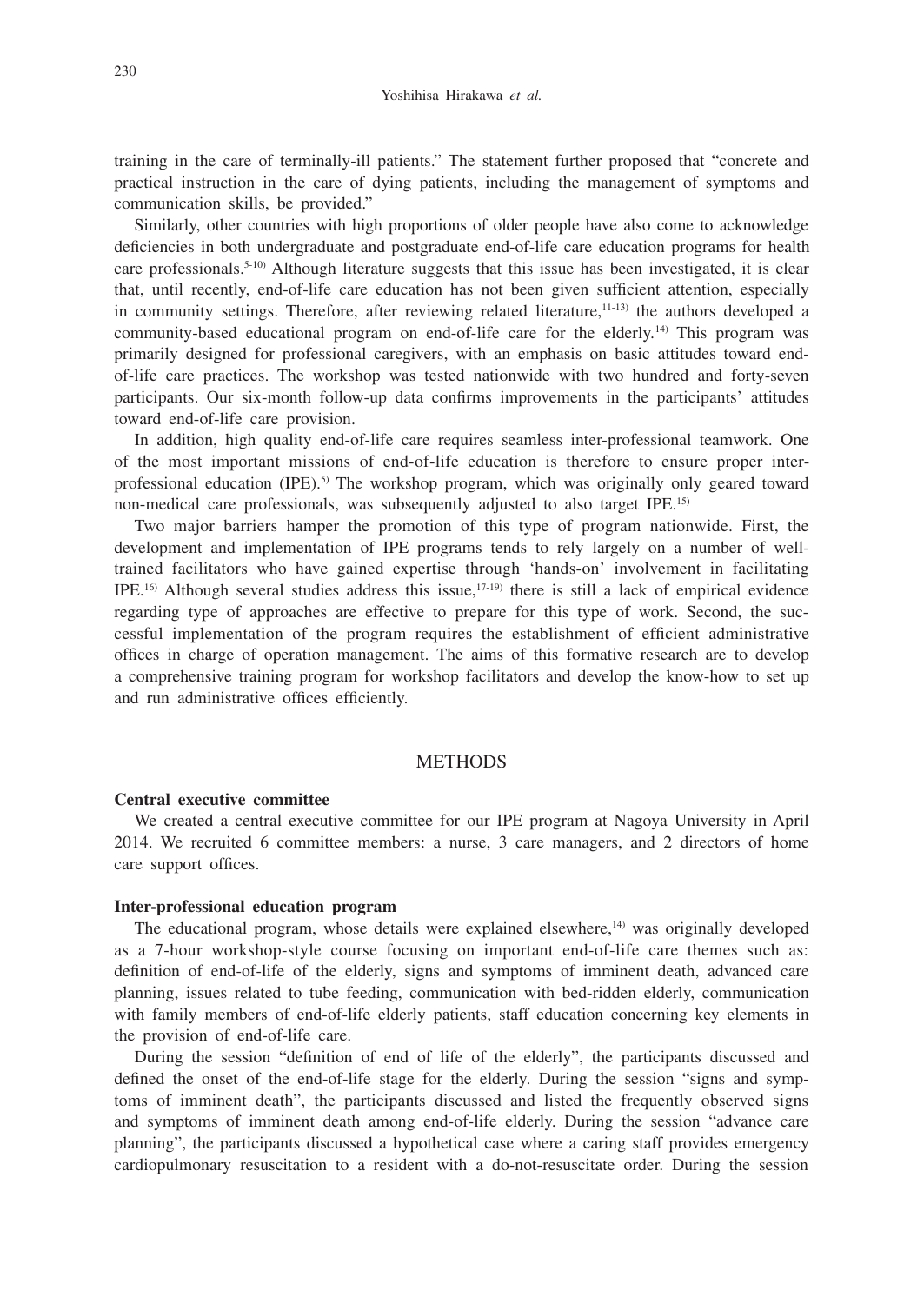"issues related to tube feeding", the participants took part in a debate on the pros and cons of tube feeding for end-of-life care elderly residents. During the session "communication with family members of end-of-life elderly patients", we used role-play to get the participants to share their experiences on dealing with families of end-of-life residents. During the session "communication with bed-ridden elderly", the participants watched a 2-minute trigger video script where a bedridden elderly was being treated roughly, and discussed proper attitudes toward elderly residents. During the session "staff education concerning key elements in the provision of end-of-life care for elderly residents", the participants discussed the items they felt should be prioritized in the provision of end-of-life care for elderly residents and designed a micro teaching program for inexperienced caring staff based on the discussion results.

## **Facilitation training course planning and management**

We launched the FTC nationwide and concurrently opened program coordinating offices in five regions: Tohoku (Akita City), Kanto (Yokohama City), Tokai (Nagoya City), Kansai (Himeji City), and Shikoku (Tokushima City). Each office was asked to recruit a number of FTC participants in each district. The eligibility requirements included being involved in community-based integrated care and IPE. A total of 10 female trainees completed the FTC (Table 1).

The committee organized a facilitation training course (FTC) for an IPE workshop program on end-of-life care for the elderly. The training strategy was as follows: (1) participating in the IPE workshop, (2) attending a lecture on facilitation, (3) conducting preparatory study, (4) attending one workshop session as a facilitator (25 to 50 minutes), and (5) reflecting on one's attitude as a facilitator based on the workshop participants' questionnaire, peer-feedback, and video recording. From January 2014 to December 2015, the first author (YH) and two members of the central executive committee conducted an IPE workshop in each region, in which recruited FTC trainees took part. The trainees then attended a 20-minute lecture on facilitation given by YH and conducted preparatory study (involving textbook reading and presentation practice) to acquire the skills to facilitate a session during the subsequent IPE workshop. The central executive committee invited all the trainees to a 2-hour IPE workshop with 12 to 14 participants at Nagoya University to provide them with an opportunity to facilitate. After the workshop, they received feedback from workshop participants and peers, and viewed video recordings of their own facilitation session from the central executive committee. Prior to the feedback session, the central executive committee discussed and created a checklist of facilitation skills for participants and peers to provide constructive feedback to trainees: *e.g.*, creating a welcoming, comfortable atmosphere, promoting effective group communication, intervening when needed, and managing time and workflow. Each trainee was informed about the audio-recording process and gave permission for his or her data to be used.

#### **Facilitation skills assessment**

Three to six months later, each program office held a 2-hour follow-up workshop to assess the level of improvement in the trainees' facilitation skills. The committee members evaluated the effects of the facilitation training program by comparing previous and subsequent video recordings. Using the facilitation skills checklist as a springboard, the committee members discussed their personal views and continued to exchange observations with their peers until a consensus was reached.

## **Formative assessment for the training course and IPE program**

In March 2016, the central executive committee members held focus-group discussions among themselves to review the shortcomings of both the FTC and the overall IPE workshop program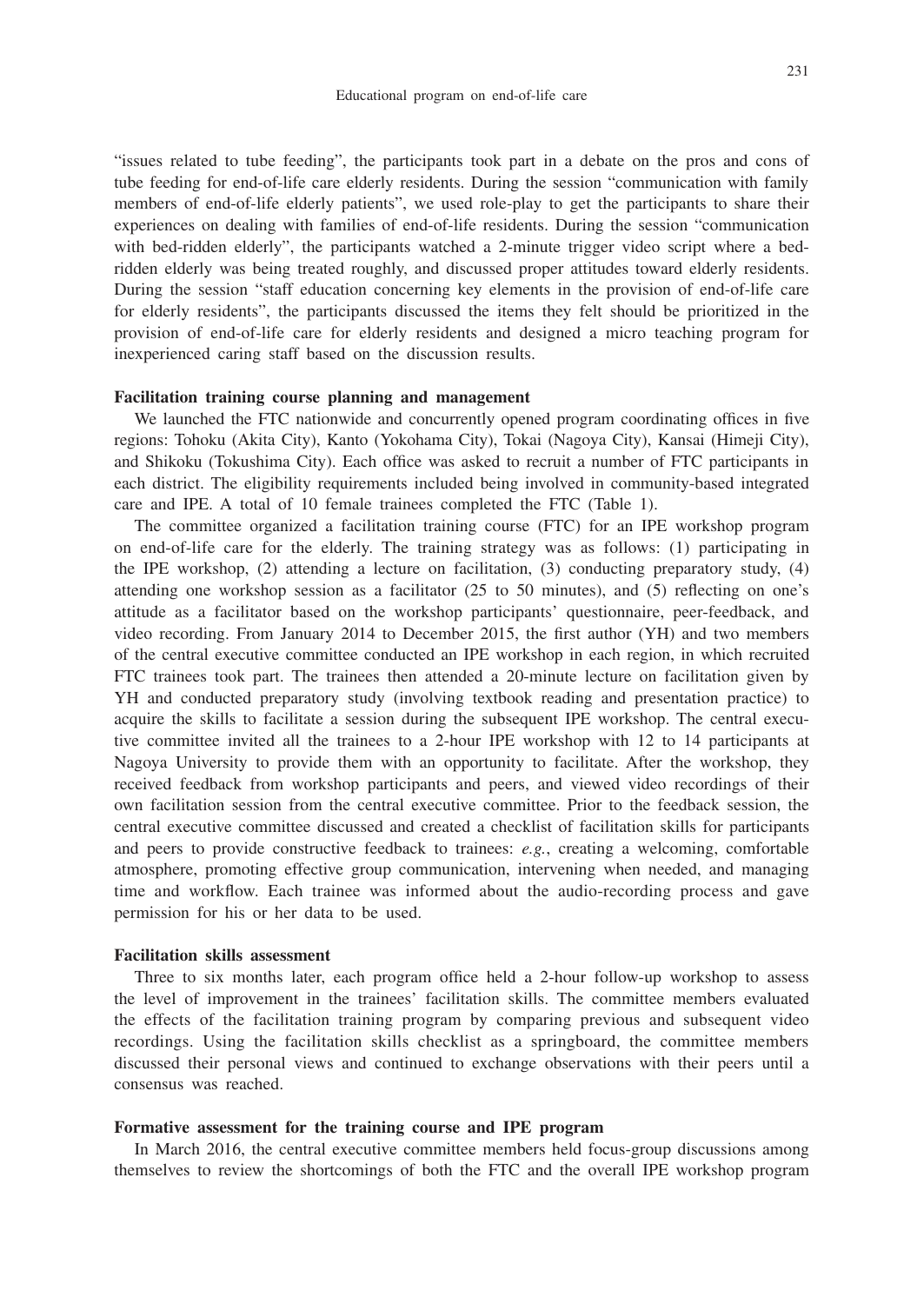| No. | Age       | Occupation             | City      | <b>Improvements</b>                                                                 | Points for improvement                                                                             |
|-----|-----------|------------------------|-----------|-------------------------------------------------------------------------------------|----------------------------------------------------------------------------------------------------|
| 1   | Early 50s | Nurse                  | Akita     | She seems to have acquired a<br>wider perspective                                   | She should make use of pauses to<br>improve the effectiveness of her<br>speech                     |
|     |           |                        |           | She now looks more confident                                                        | Her speech is still lacking in<br>emotion                                                          |
|     |           |                        |           | Her speech has become smoother                                                      | She uses set phrases such as "Let<br>me see" too frequently                                        |
|     |           |                        |           |                                                                                     | She should adopt a pace that is<br>more in sync with the participants                              |
| 2   | Late 30s  | Care<br>manager        | Akita     | The speed of her speech has<br>improved                                             | No other comments                                                                                  |
|     |           |                        |           | She is now able to pay<br>attention to the audience                                 |                                                                                                    |
|     |           |                        |           | She is now able to keep a good<br>pace with the audience                            |                                                                                                    |
| 3   | Early 50s | Care<br>manager        | Yokohama  | She is now able tos while peak<br>while looking at the entire<br>audience           | She still looks a littletoo serious                                                                |
|     |           |                        |           | She is now able to use body<br>language effectively to get her<br>point across      |                                                                                                    |
| 4   | Late 30s  | Care                   | Yokohama  | Her speech has become smoother                                                      | Her explanations lacked clarity                                                                    |
|     |           | manager                |           | Her voice has become clearer                                                        | She should look at the participants<br>rather than the slide                                       |
|     |           |                        |           |                                                                                     | She should focus less on reading<br>and more on explaining                                         |
| 5   | Late 30s  | Care<br>manager        | Yokohama  | She is now able to explain with<br>feeling                                          | She should explain the various<br>concepts she wants to convey in                                  |
|     |           |                        |           | Her speed is now slower and her<br>speech clearer                                   | her own words                                                                                      |
|     |           |                        |           | She is now able to pause effec-<br>tively during speech                             |                                                                                                    |
|     |           |                        |           | She is now able to elicit questions<br>during her sessions                          |                                                                                                    |
|     |           |                        |           | The second time, she did not<br>pressure the audience to agree<br>with her opinions |                                                                                                    |
| 6   | Early 30s | Care                   | Himeji    | She now appears less nervous                                                        | She should make eye contact                                                                        |
|     |           | manager                |           | She is now able to use words of<br>her own to explain her thoughts                  | with the participants rather than<br>look at her memo                                              |
|     |           |                        |           | She is now able to use pauses<br>effectively during her speech                      |                                                                                                    |
|     |           |                        |           | She has improved her vocal tone                                                     |                                                                                                    |
|     |           |                        |           | She now looks confident                                                             |                                                                                                    |
| 7   | Late 40s  | Care<br>manager        | Nagoya    | She seems to have acquired a<br>wider perspective                                   | No other comments                                                                                  |
|     |           |                        |           | She is now able to avoid unneces-<br>sary words during her speech                   |                                                                                                    |
| 8   | Early 40s | Social<br>worker       | Nagoya    | She is now able to entertain the<br>audience                                        | No other comments                                                                                  |
| 9   | Early 40s | Public<br>health nurse | Tokushima | She now looks at the audience<br>and appears a little more confident                | She still needs to work on<br>projecting a more confident image                                    |
|     |           |                        |           | The speed of her speech is now<br>appropriate                                       | She is unable to establish a good<br>rapport with the audience because<br>she is still too serious |

**Table 1** Committee's assessment for the improvement of facilitation skills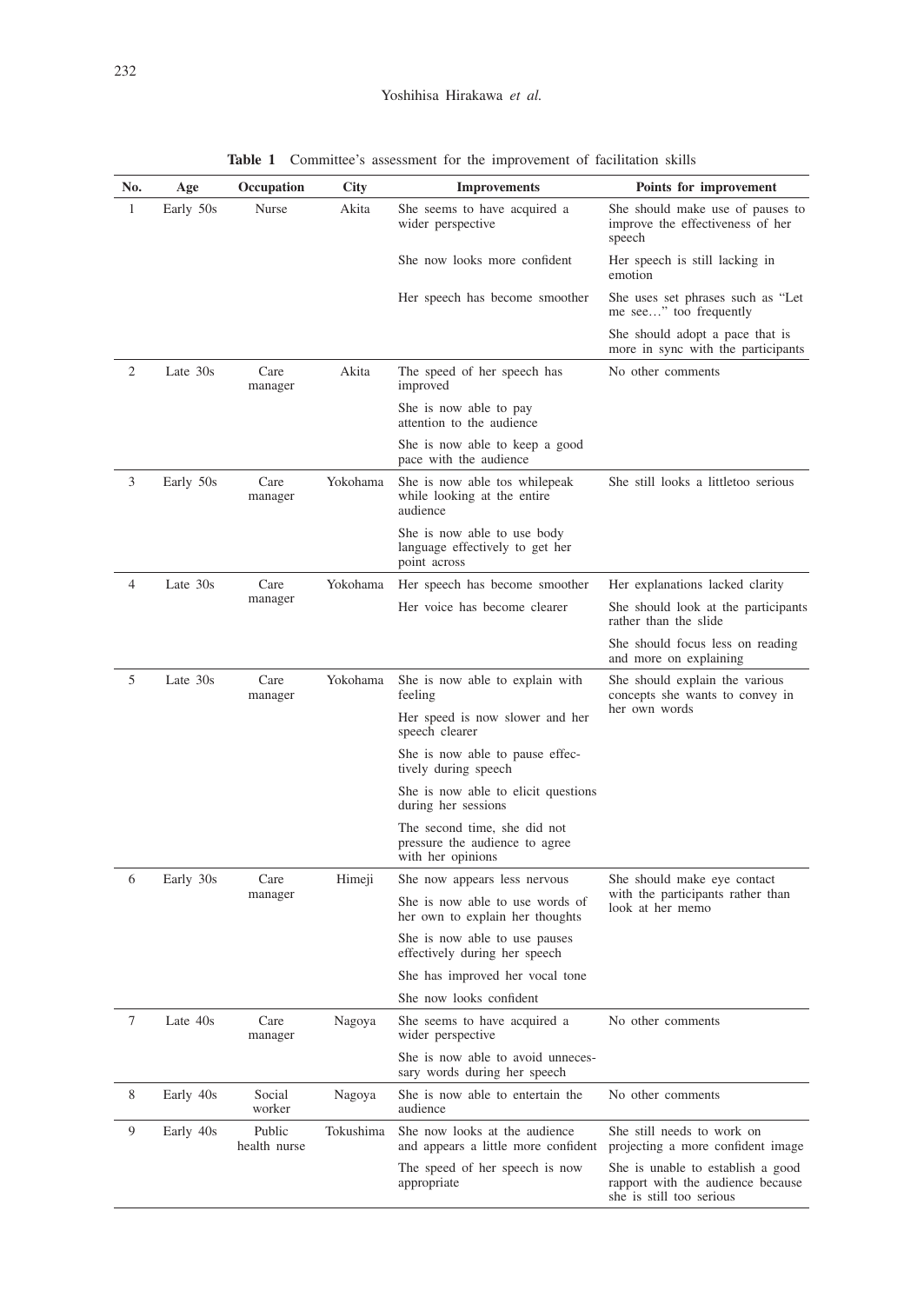| 10 | Early 40s | Care<br>manager | Tokushima She is now able to use pauses to<br>her advantage during speech | She should be mindful of<br>meaningless gestures |
|----|-----------|-----------------|---------------------------------------------------------------------------|--------------------------------------------------|
|    |           |                 | The speed of her speech has<br>improved                                   |                                                  |
|    |           |                 | She is now able to illicit questions<br>from the audience                 |                                                  |



**Fig. 1** Summary figure of strategies for the nationwide promotion of the end-of-life care workshop program

promotion process. The discussions aimed at developing a strategic action plan to promote the workshop program. The focus group question session was open-ended and moved from the general to the specific; the debate continued until all members felt that the data had been dealt with exhaustively. Discussion time was 40 minutes for FTC and 70 minutes for the promotion of the IPE program. The discussion was audio-recorded and all statements made during the exchange were chronicled in the field notes. Following discussions, YH transcribed the entire recording and converted the members' statements into single-sentence labels. In order to properly identify the issues, the members were encouraged to specify the problems with the program during the course of the discussion.

For the areas needing improvement in FTC, we categorized the qualitative data of the members' statements inductively. Regarding the IPE program promotion, we used the KJ method to identify and visualize the issues to solve.<sup>20)</sup> First, YH and a research assistant selected the most representative labels out of all listed labels, organized them into groups and combined those that shared strong similarity in terms of quality as a result of grouping (Fig 1). Second, we formulated a representative sentence and key phrase for each group, making sure to retain the core meaning of the group labels. Finally, we arranged these groups according to their interrelationships.

## **Ethics clearance**

This study was approved by the Bioethics Review Committee of Nagoya University School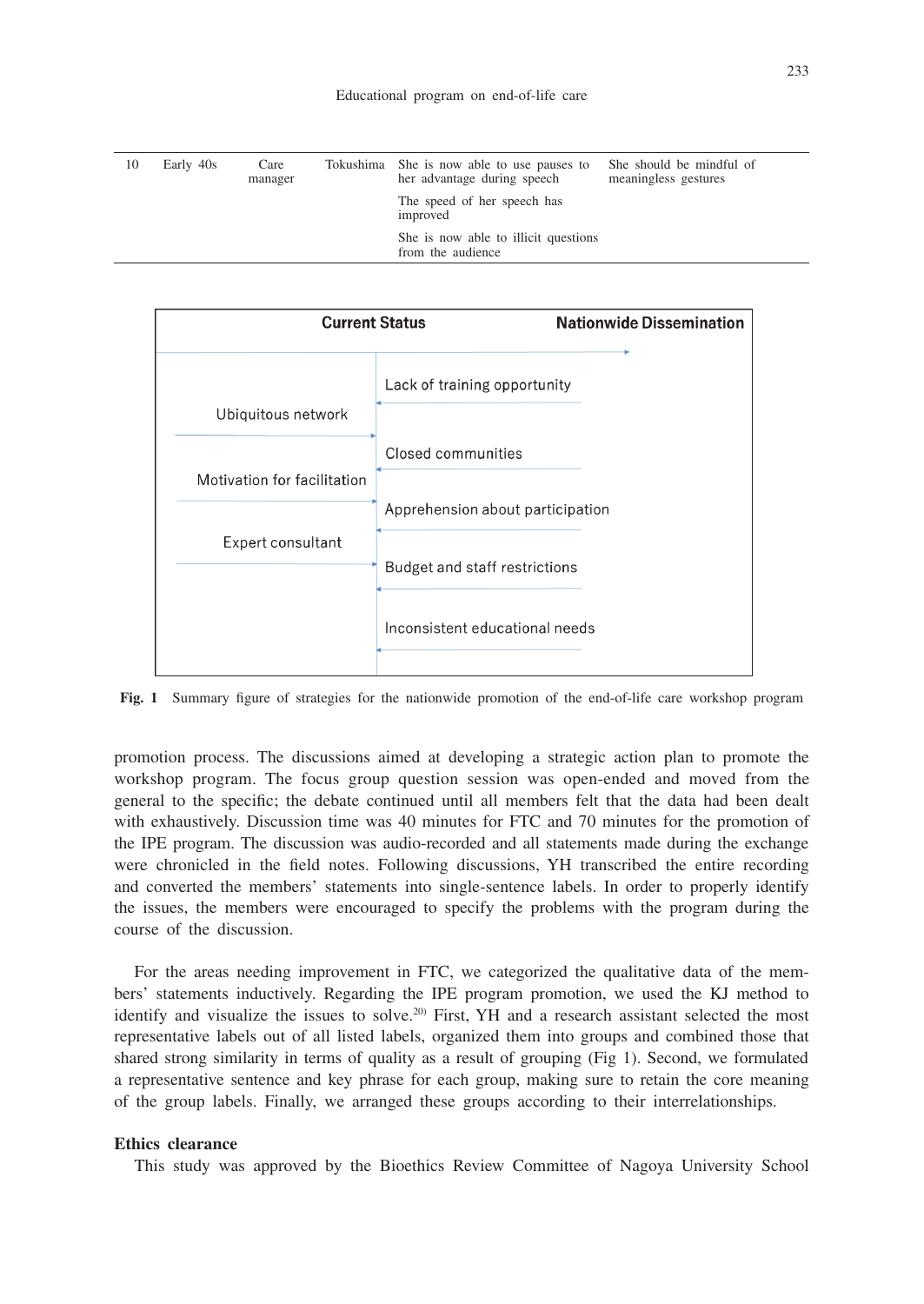of Medicine (approval number 2014-0321). Written informed consent was obtained from all participants.

## RESULTS

## **Effects on facilitation skills**

The committee's assessment on the improvement of facilitation skills is shown in Table 1. Some trainees acquired more confidence in facilitation over time; others still had difficulty speaking smoothly in front of an audience. A few trainees continued to deliver their speech in a monotonous tone even after the course. However, few comments were made regarding the improvement of basic facilitation skills.

## **Assessment of FTC content**

After processing the qualitative data related to FTC content, we extracted the following 8 main themes for the improvement of our training course: 1) lack of education theory; 2) lack of goal-setting by participants; 3) lack of basic facilitation skills education; 4) lengthy program; 5) lack of repetition practice; 6) difficulty recruiting an audience to provide feedback; 7) lack of follow-up support to help participants host the workshop in their hometown; and 8) difficulty adapting the course to suit trainees' levels and needs. The improvement suggestions for the training course are detailed in Table 2.

## **Strategies for the nationwide promotion of the end-of-life care workshop program**

After processing the qualitative data of the discussions, we described a number of areas needing improvement in "*Strategies for overcoming the barriers to the promotion of our high-quality workshop program*". Given that independent labels are treated as individual groups in the KJ method, we identified the following 8 themes: 1) budget and staff restrictions hindering business expansion; 2) conveying that facilitation is a challenging but worthwhile task; 3) building a nationwide network of various types of organizations and public; 4) apprehension from numerous communities about introducing IPE; 5) letting learners know that they will benefit from the workshop; 6) changing educational needs; 7) restricted settings for practical facilitation training; and 8) involvement of experts as supervisors. The next organizational step in the KJ method involved creating a chart: we arranged all the themes (including independent labels) onto a large sheet of paper, paying close attention to the inter-relationships between each theme (Fig 1).

## *Budget and staff restrictions*

Holding workshops in and around Nagoya City is practical and economical because we can make use of the education resources of Nagoya University. Organizing workshops elsewhere in the country, however, entails various types of expenses for clerical work, advertisement, transportation and accommodation.

- My schedule does not allow me the flexibility to travel all over Japan to host workshops (Participant 4)
- The more facilitators and administrative staff we have, the more complex workshop coordination becomes (Participant 9)

#### *Challenging but rewarding task*

Most candidate facilitators are community health care professionals who work at the site. Professional engagements often make it difficult for them to stay motivated to continue managing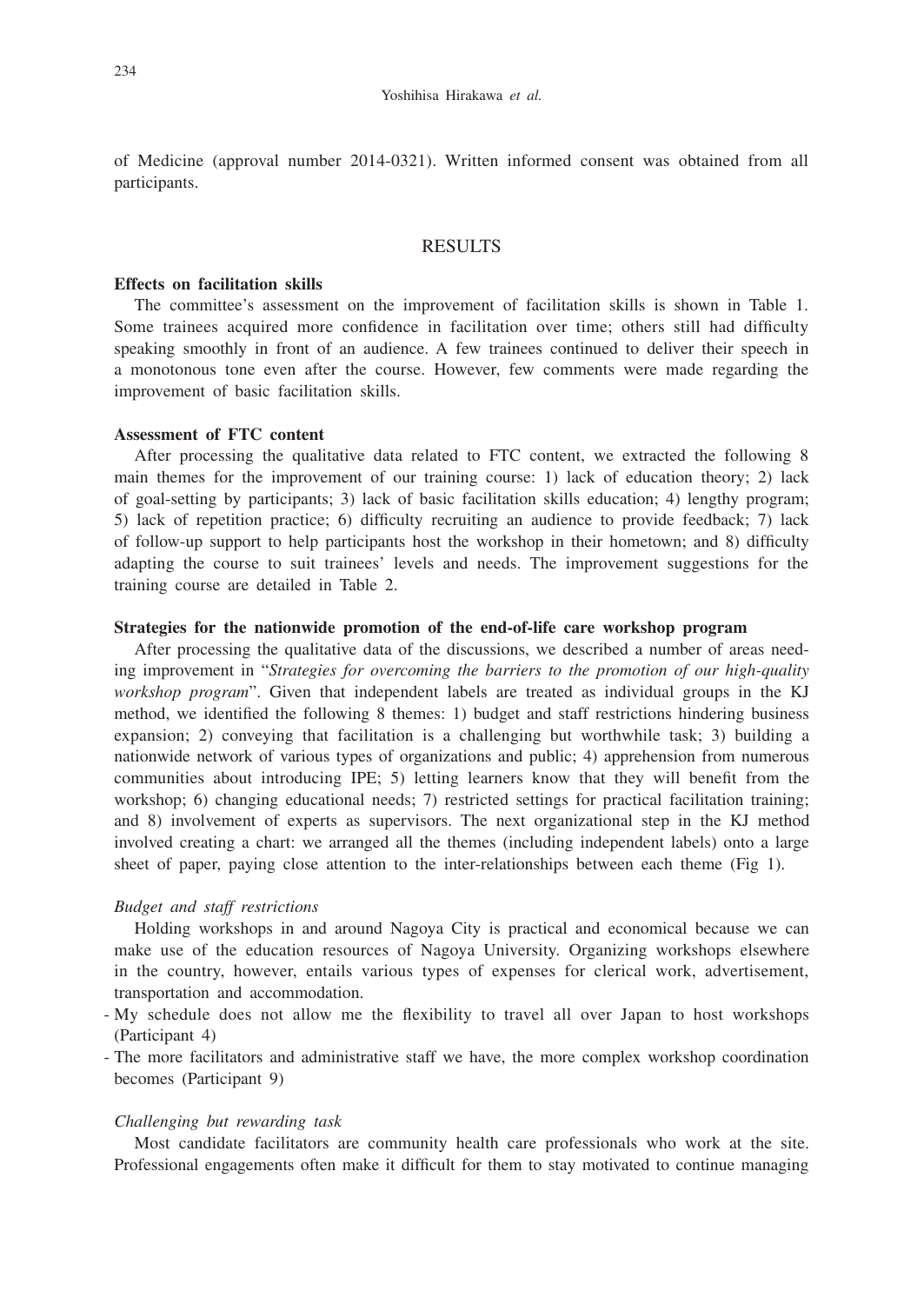| Category                   | Label                                                                                                  |  |  |  |  |
|----------------------------|--------------------------------------------------------------------------------------------------------|--|--|--|--|
| Educational theory         | We would like to teach specific educational principles                                                 |  |  |  |  |
|                            | We need an educational consultant                                                                      |  |  |  |  |
| Goal setting on individual | We would like to explain the role of facilitators                                                      |  |  |  |  |
| facilitation performance   | We have to clarify the goals of this training course                                                   |  |  |  |  |
|                            | Trainees should set their own goals for facilitation activities                                        |  |  |  |  |
|                            | We would like trainees to understand that they can use facilitation skills in their own<br>workplace   |  |  |  |  |
| Basic facilitation skills  | We would like trainees to understand that time keeping is an important facilitation skill              |  |  |  |  |
|                            | We need to include the acquisition of basic facilitation skills to the goals                           |  |  |  |  |
| Course length              | We would like to shorten the course                                                                    |  |  |  |  |
| Repetition practice        | The course needs to include a repetition of the facilitation practice                                  |  |  |  |  |
| Recruitment                | It is difficult to recruit workshop participants                                                       |  |  |  |  |
|                            | It is not easy to recruit skilled facilitators                                                         |  |  |  |  |
| Follow-up support          | We need to set up a facilitator authorization system                                                   |  |  |  |  |
|                            | We would like trainees to host the workshop in their own cities                                        |  |  |  |  |
|                            | We think that this training program should be held on an ongoing basis                                 |  |  |  |  |
|                            | Follow-up support is needed to help trainees open workshops in their own cities                        |  |  |  |  |
|                            | We would like to watch follow-up video recordings of the trainees' facilitation in their<br>own cities |  |  |  |  |
| Tailor-made programs       | Some trainees require mental skills training                                                           |  |  |  |  |
|                            | We need to adjust the training course according to the target seminar/workshop scale                   |  |  |  |  |
|                            | Some trainees need to improve their slide-making skills                                                |  |  |  |  |
|                            | Some trainees seem to read the scenarios without any expression                                        |  |  |  |  |
|                            | We would like to coach the trainees to adjust their progress schedule                                  |  |  |  |  |
|                            | Some trainees are not familiar with the Power Point application                                        |  |  |  |  |
|                            | Some trainees need to improve their computer operation skills                                          |  |  |  |  |

**Table 2** Committee's suggestions for the improvement of the training course

workshops in the community overtime.

- Workshop planning is a difficult but interesting and rewarding task (Participant 3)
- Balancing the demands of work and facilitation activities is not easy (Participant 5)

#### *Need for ubiquitous network*

Social media networks have made it easier to build and maintain connections in recent years. In fact, we have used social media tools to organize meetings and advertise our workshops:

- We would like to train leaders of facilitators in all key areas (Participant 4)
- We would like to collaborate with other community education groups (Participant 6) -
- Facebook is still not very popular among health care professionals (Participant 9) -

## *Closed communities*

IPE is just starting to attract attention in Japan. Some communities prefer to follow more traditional educational programs consisting mainly of lectures, and do not wish to adopt more active learning methods such as workshop-style sessions. Also, in certain communities workshops are biased in terms of number of professionals attending; in some cases too few physicians or too many care managers end up attending due to lack of advertisement: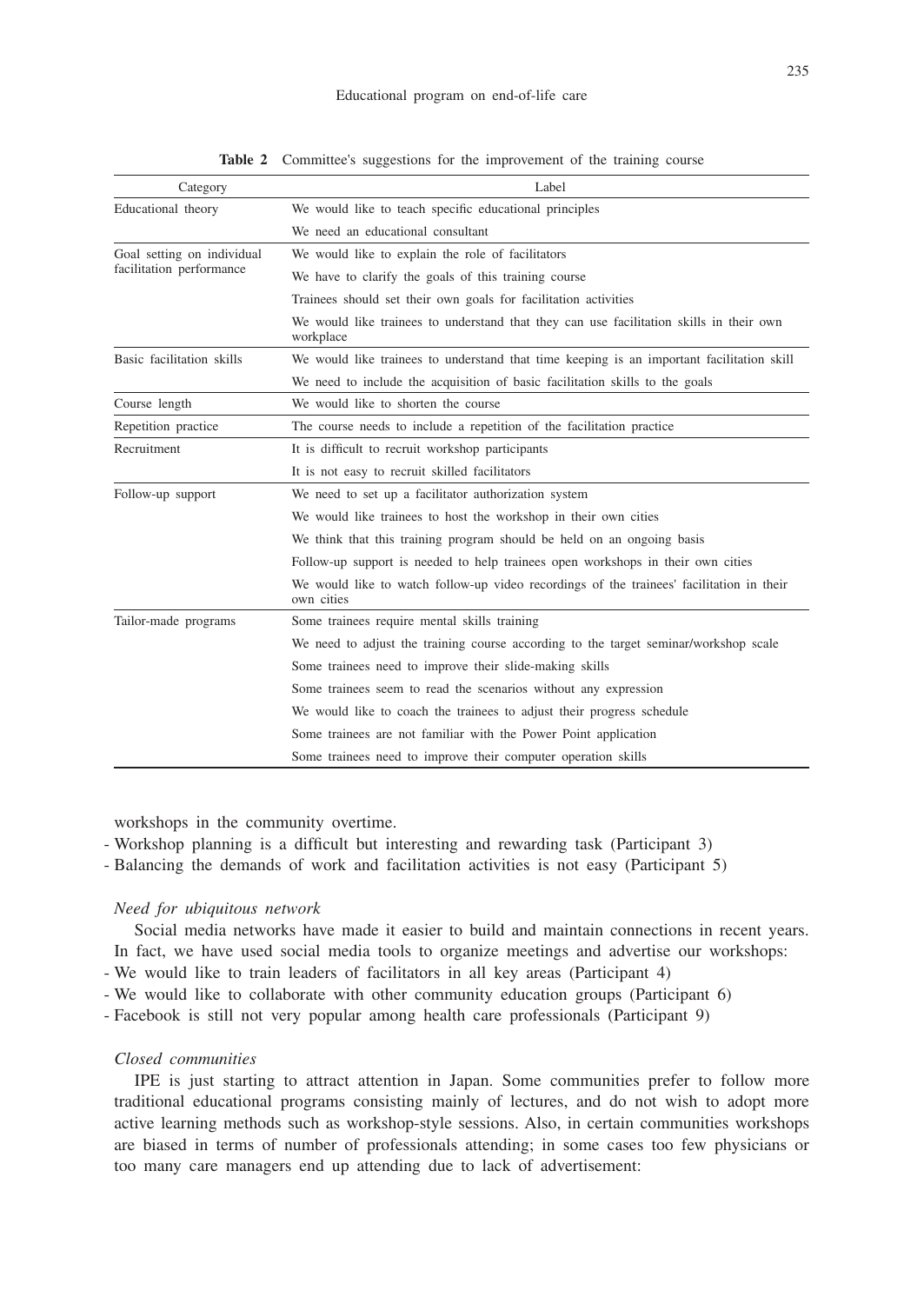- Community support service centers distribute seminar information to home care support offices but not to institutions and establishments for home care services (Participant 4)
- Some community leaders are too guarded to launch new study meetings (Participant 6)

#### *Apprehension about participation*

A number of obstacles affected workshop attendance. Some community care workers were unable to convince their superiors about the benefits of attending our workshop. Also, some people felt intimidated about participating in a workshop sponsored by a prestigious institution (Nagoya University). In addition, due to lack of advertisement, many facilities and care workers were unaware of when and where our workshops were held. Also, central executive committee members generally view our workshop as an opportunity for serious study but not for social interaction and exchange.

- Nagoya University is a prestigious institution (Participant 3) -
- Lack of understanding from superiors is a barrier to attending or holding workshops (Participant 6)

## *Inconsistent educational needs*

Participant 9 mentioned the problem of changing educational trends. For instance, dementia and end-of-life care may be popular topics for a while, but then transferring is in the spotlight at another time.

#### *Lack of training opportunity*

Participant 3 thought that there were few opportunities to take on the role of workshop facilitator in real settings. Inspired by the training program, she plans to take up the challenge of coordinating workshop programs to promote facilitation skills in the communities.

## *Expert consultant*

Participant 4 emphasized the importance of inviting experts to attend the workshop as supervisors. Without the assistance of experts, facilitators find it difficult to answer participants' questions or provide valuable feedback during the workshop. However, securing the attendance of expert supervisors to our workshop is still a challenging task due limited of funds and availability of trained professionals.

# DISCUSSIONS

To the best of our knowledge, this is the first trial study in the world to focus on the strategies for the widespread adoption of a multidisciplinary and community-based end-of-life care IPE program, whose educational effects have previously been tested nationwide.<sup>14)</sup> As a strategy to promote evidence-based end-of-life care IPE program, we provided a pilot practical training session for facilitators. This formative study brought to light a number of effective strategies to promote evidence-based end-of-life care education nationwide.

The FTC helped a number of trainees improve their voice and speaking skills. Some trainees seem to have been able to improve the speed of their speech, while others appear to have been able to get over their nervousness and develop confidence while speaking. Our central executive committee members rated highly the quality of both IPE and FTC programs, and expressed a strong wish to promote them.

In addition, we highlighted the fact that FTC could be a very cost-effective program. The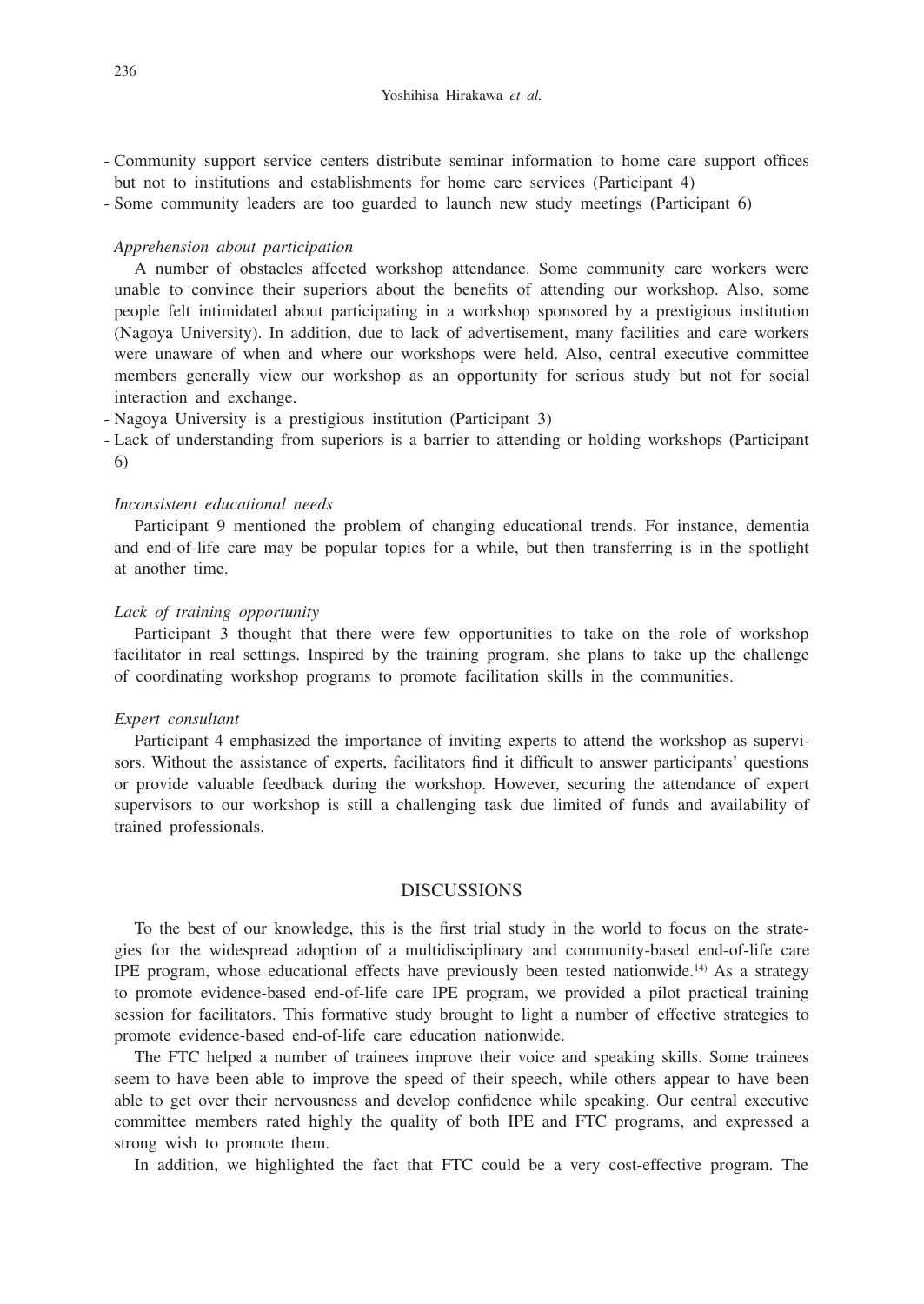program does not require the expertise of skilled facilitators to teach and assess trainees, but rather focuses on self-study and self-reflection. Moreover, the program can provide learning opportunities to both trainee facilitators and workshop participants simultaneously.

New strategies for the promotion of our workshop program were also suggested: *e.g.*, collaborating with other organizations to convey that facilitation is a worthwhile, interesting task. In addition, recent technological advances in medical education settings have made it possible for users to enjoy online courses.<sup>21, 22)</sup> Similarly, our committee members highlighted the necessity for a nationwide online connection through social media in order to promote FTC and IPE programs. One possible measure to reinforce follow-up training is to use distance learning or E-learning systems.

However, a number of areas in our FTC program still need to be improved. First, even though FTC covers a wide range of facilitating skills such as the display of enthusiasm, humor, and empathy as well as complex interchange with learners, the program only enabled a few trainees to improve basic speech skills. According to the committee's observation data, trainees who failed to progress in this area seemed to stick to set scenarios and lacked the flexibility to adapt to the various situations. The format of our textbook, which includes examples of speeches and PowerPoint slides for all chapters, may have contributed to this problem. The textbook probably should have included explanatory guides rather than speech drafts,<sup>11)</sup> and offered the option to revise the presentation slides and speech drafts on the users' computer.

Second, the eligibility requirements may not have been optimal and should be reconsidered. Although trainees were involved in community-based IPE, most of them acted as novice facilitators. The work of Egan-Lee E *et al.*<sup>16)</sup> shows that many novice facilitators, despite participating in an intensive strategy designed to support them in their IPE facilitation work, still feel unprepared and continue to have a poor conceptual understanding of core IPE and inter-professional collaboration principles.

Third, our course should have provided more time for reflection and feedback. A possible explanation for our failure to reach the expected educational effects is that, as novice facilitators, our trainees may have needed extensive role-play sessions as preliminary skill practice before performing in front of an audience. Bylund *et al.* previously showed that a 3–4-hour comprehensive communication skills training workshop prepared 32 novice facilitators to competently facilitate.23) In this study, the trainees were paired with an experienced co-facilitator who guided the training process and provided feedback to the trainees during role-play sessions. Also, our program should have provided trainees more feedback on basic facilitation skills by questioning participants. Although a basic facilitation checklist was included in the workshop participants' questionnaire, it was not sufficient to generate improvements in this area. The questionnaire also included a comment section for participants to provide feedback to trainees, but very few shared their opinion; this is partly due to lack of time but also to a lack of motivation because many of the workshop participants were more interested in learning about end-of-life care than facilitation.

# **CONCLUSION**

We developed and conducted a nationwide facilitation training course to promote our multidisciplinary community-based educational program on end-of-life care. This formative study helped us pinpoint several issues to tackle, especially in the area of information technology and the use of social media. Advances in these fields may be of benefit in the education of community health care professionals whose study hours are limited, helping provide continued facilitation training.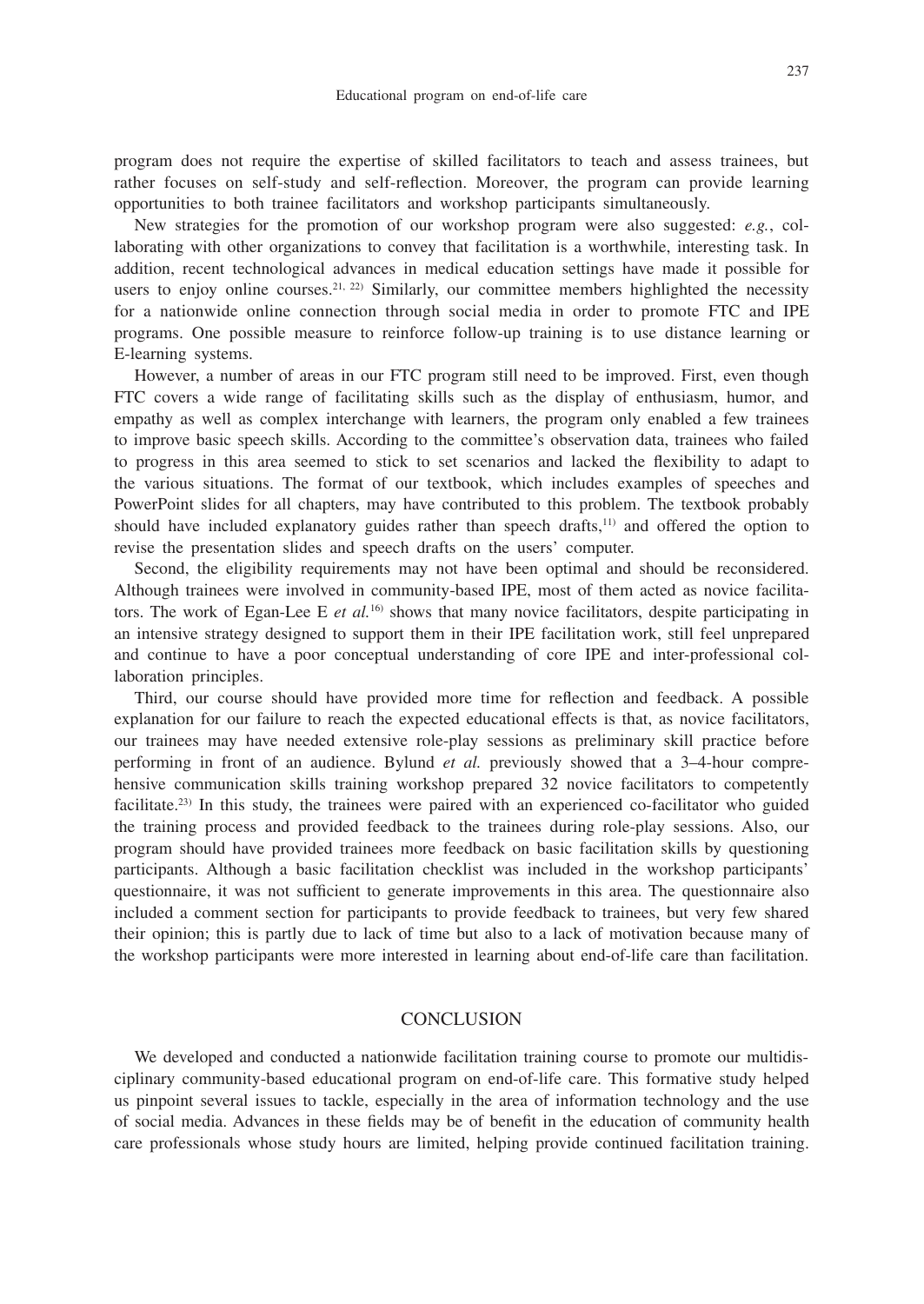## COMPETING INTERESTS

The authors declare that they have no competing interests.

# ACKNOWLEDGMENT

The authors are grateful to all the participants for giving their time and energy to this study. This work was supported by JSPS KAKENHI Grant Number 26460595.

## **REFERENCES**

- 1) Hirakawa Y. Palliative Care for the Elderly: A Japanese perspective. In: *Contemporary and Innovative Practice in Palliative Care*, edited by Chang E, Johnson A. pp. 271–290, 2012, In Tech, Rijeka.
- 2) Watanabe M, Yamamoto-Mitani N, Nishigaki M, Okamoto Y, Igarashi A, Suzuki M. Care managers' confidence in managing home-based end-of-life care: a cross-sectional study. *BMC Geriatr*, 2013; 13: 67.
- 3) Uemura K, Iijima S, Japan Geriatrics Society Ethical Committee. Position of the Japan Geriatrics Society on terminal care medical treatment for the elderly 2012. *Nippon Ronen Igakkai Zasshi*, 2012; 49: 387–392.
- 4) Oshitani Y, Nagai H, Matsui H. Rationale for physicians to propose do-not-resuscitate orders in elderly community-acquired pneumonia cases. *Geriatr Gerontol Int*, 2014; 14: 54–61.
- 5) Kaasalainen S, Willison K, Wickson-Griffiths A, Taniguchi A. The evaluation of a national interprofessional palliative care workshop. *J Interprof Care*, 2015; 29: 494–496.
- 6) Allen SL, Davis KS, Rousseau PC, Iverson PJ, Mauldin PD, Moran WP. Advanced care directives: overcoming the obstacles. *J Grad Med Educ*, 2015; 7: 91–94.
- 7) Ellman MS, Fortin AH 6th, Putnam A, Bia M. Implementing and evaluating a four-year integrated end-of-life care curriculum for medical students. *Teach Learn Med*, 2016; 28: 229–239.
- 8) Flood JL, Commendador KA. Undergraduate nursing students and cross-cultural care: A program evaluation. *Nurse Educ Today*, 2016; 36: 190–194.
- 9) Parks SM, Haines C, Foreman D, McKinstry E, Maxwell TL. Evaluation of an educational program for long-term care nursing assistants. *J Am Med Dir Assoc*, 2005; 6: 61–65.
- 10) von Gunten, CF., Mullan, P., Nelesen, RA., Soskins, M., Savoia, M., Buckholz, G., *et al.* Development and evaluation of a palliative medicine curriculum for third-year medical students. *J Palliat Med*, 2012; 15: 1198–1217.
- 11) Henderson ML, Hanson L, Reynolds K. Improving nursing home care of the dying: a training manual for nursing home staff. pp. 1–88, 2000, Springer Publishing Company, New York.
- 12) Hirakawa Y, Masuda Y, Kuzuya M, Iguchi A, Uemura K. Non-medical palliative care and education to improve end-of-life care at geriatric health services facilities: a nationwide questionnaire survey of chief nurses. *Geriatr Gerontol Int*, 2007; 7: 266–270.
- 13) Hirakawa Y, Kuzuya M, Uemura K. Opinion survey of nursing or caring staff at long-term care facilities about end-of-life care provision and staff education. *Arch Gerontol Geriatr*, 2009; 49: 43–48.
- 14) Hirakawa Y, Kimata T, Uemura K. Short- and long-term effects of workshop-style educational program on long-term care leaders' attitudes toward facility end-of-life care. J Community Med Health Educ, 2013; 3: 234.
- 15) Hirakawa Y, Abe Y. Effects of inter-professional end-of-life care workshop: A questionnaire survey. *Kanwa Kea*, 2014 (in Japanese); 24: 40–42.
- 16) Egan-Lee E, Baker L, Tobin S, Hollenberg E, Dematteo D, Reeves S. Neophyte facilitator experiences of interprofessional education: implications for faculty development. *J Interprof Care*, 2011; 25: 333–338.
- 17) Ruiz MG, Ezer H, Purden M. Exploring the nature of facilitating interprofessional learning: findings from an exploratory study. *J Interprof Care*, 2013; 27: 489–495.
- 18) Lindqvist SM, Reeves S. Facilitators' perceptions of delivering interprofessional education: a qualitative study. *Med Teach*, 2007; 29: 403–405.
- 19) Freeman S, Wright A, Lindqvist S. Facilitator training for educators involved in interprofessional learning. *J Interprof Care*, 2010; 24: 375–385.
- 20) Raymond S. The KJ Method: A technique for analyzing data derived from Japanese ethnology. *Hum organ*, 1997; 56: 233–237.